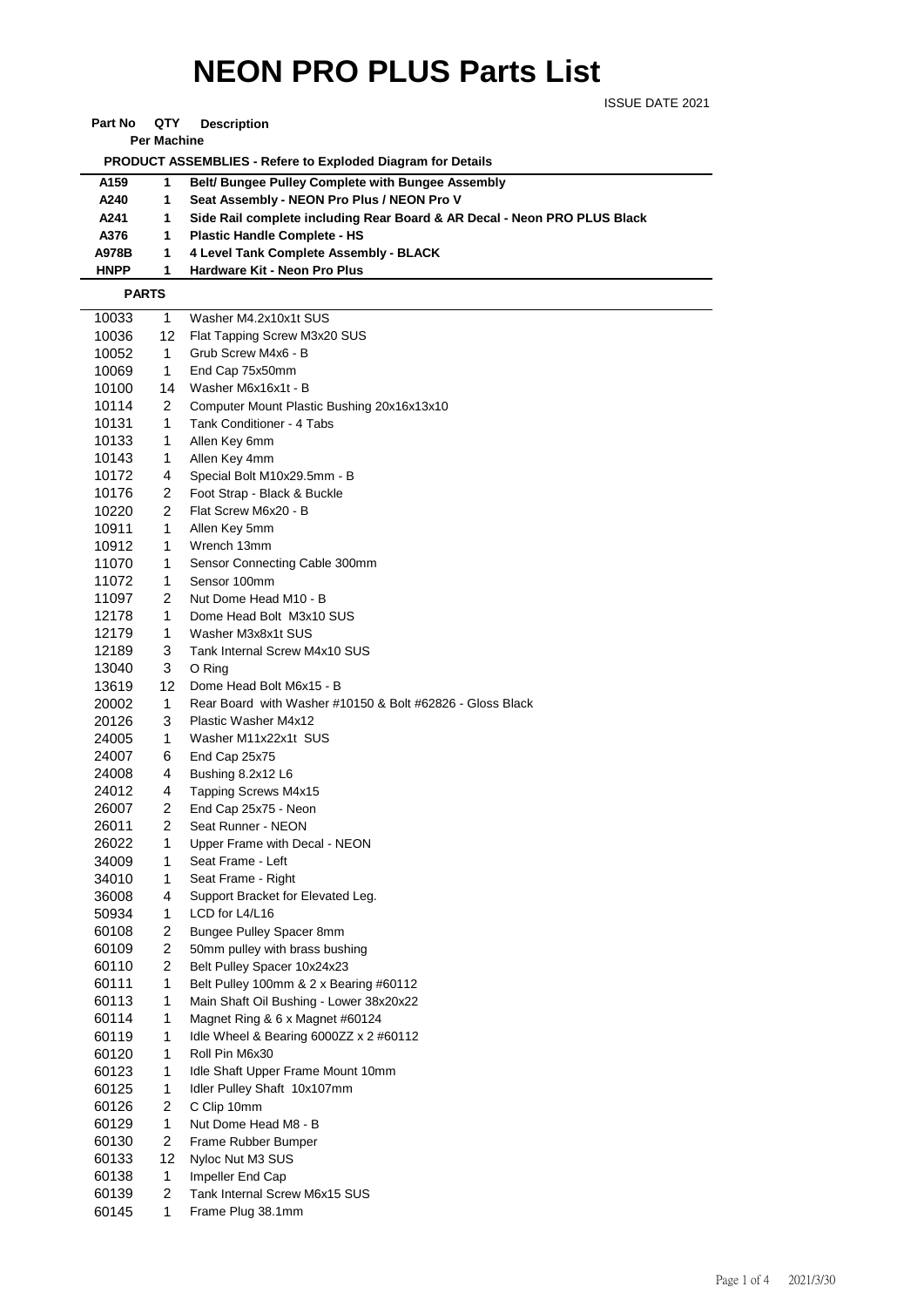| Part No        | QTY                | <b>Description</b>                                                              |
|----------------|--------------------|---------------------------------------------------------------------------------|
|                | <b>Per Machine</b> |                                                                                 |
| 60148          | 1                  | Heart Rate Lead- 400mm                                                          |
| 60150          | 1                  | Main Shaft Nylon Bushing - Upper                                                |
| 60221          | 1                  | Hex Head Bolt M10x90 - B                                                        |
| 60247          | $\overline{c}$     | O Ring 15.6X6.7X3.5mm                                                           |
| 60304          | 1                  | <b>Flywheel Upper Shaft</b>                                                     |
| 60316          | 1                  | Flywheel Lower Shaft with Impeller #64971- L4/L5 - B                            |
| 60900          | 1                  | Belt Bungee Pulley Complete & Velcro #60903 & One Way Bearings#90136            |
| 61001          | 1                  | Tank Bonding Strip 3M-VHB 40x40x1mm                                             |
| 61010          | 4                  | Tank Bonding Strip 3M-VHB 20x40x1mm                                             |
| 61063          | 2                  | Footplate Slider with Velcro #65997                                             |
| 61064          | 2                  | Footplate Slider Base 120x111x22.8                                              |
| 61066          | 1                  | Plastic Washer M5920.1x2T                                                       |
| 61228          | 1                  | Dome Head Bolt M8x65 - B                                                        |
| 62002          | 1                  | Siphon                                                                          |
| 62807          | 2                  | Dome Head Bolt M8x15 - B                                                        |
| 62810          | 5                  | Dome Head Bolt M8x35 - B                                                        |
| 62811          | 4                  | Dome Head Bolt M8x45 - B                                                        |
| 62815          | 8                  | Hex Head Bolt M6x20 - B                                                         |
| 62818          | 2                  | Hex Head Bolt M8x160 - B                                                        |
| 62819          | 2                  | Hex Head Bolt M8x60 - B                                                         |
| 63132          | 12                 | Allen Key Bolt-M3x20 - SUS                                                      |
| 63144          | 1                  | Tank Plug for HS Tank                                                           |
| 63820          | 1                  | Round Decal - VARIABLE FLUID RESISTANCE - Black                                 |
| 64141          | 1                  | Computer with USB - L4                                                          |
| 64502          | 1                  | Handle Plastic Cap                                                              |
| 64503          | 1                  | Pin for Belt                                                                    |
| 64504          | 1                  | Plastic Handle Belt 2900mm - HS                                                 |
| 64507          | 2                  | Handle Plastic Cap - L/R                                                        |
| 64510          | 1                  | <b>Battery Cap</b>                                                              |
| 64511          | $\overline{c}$     | Round Head Phillips Screw SUS M3x12 - B                                         |
| 64512          | 4                  | Counter Sunk Screw SUS M3x20 - B                                                |
| 64516          | 2                  | <b>Plastic Handle Grip</b>                                                      |
| 64524          | 6                  | Counter Sunk Screw SUS M3x25 - B                                                |
| 64525          | 1                  | Handle with Decal #64523 & 2*64507 & 2*64516&4*64512                            |
| 64983          | 1                  | L4/L5 Tank Adjuster Outer Valve & Rubber Spacer #66974 & M6 Ball Plunger #66976 |
| 64986          | 1                  | Adjuster Knob for Plus / V / XL - Black                                         |
| 64988          | 1                  | L4/L5 Valve Base - Black                                                        |
| 65118          | 1                  | Tank Large Ring Seal - Black 499x5.8 Black                                      |
| 65125          | 1                  | Rubber End Cap - Main Frame                                                     |
| 65142          | 2                  | Hex Head Bolt M8x15 - B                                                         |
| 65243          | 2                  | Tank Strut bracket - NEON PRO                                                   |
| 65693          | 8                  | Dome Head Bolt M5x15 - B                                                        |
| 65702          | 4                  | Seat Wheel                                                                      |
| 65820          | 1                  | <b>Bungee Hook Mount</b>                                                        |
| 65917          | $\overline{2}$     | Dome Head Bolt M8x120                                                           |
| 65918          | 1                  | Dome Head Bolt M10x60 - B                                                       |
| 65921          | 24<br>1            | Washer M8.5x19x1.6t - B                                                         |
| 65923<br>65931 | 9                  | Bungee Hook End 8mm<br>Nyloc Nut M8 - B                                         |
| 65935          | 2                  | Nyloc Nut M6 - B                                                                |
| 65949          | 5                  | Washer M10x21x2t - B                                                            |
| 65980          | 1                  | Lower Tank Shell with Decal #61006                                              |
| 65982          | 1                  | Inner Reserve Tank Shell / AR                                                   |
| 65997          | 2                  | Velcro for Sliding                                                              |
| 66029          | 4                  | Counter Sunk Bolt 4x10 - B                                                      |
| 66039          | 4                  | <b>Bumper</b>                                                                   |
| 66047          | 2                  | Brush Cover - Left & Right                                                      |
| 66056          | 4                  | Bump Stop - Square 23x15x6.5                                                    |
| 66058          | 1                  | Seat LS-E28 - for Dual Rail                                                     |
| 66061          | 4                  | Spacer 20x8x38                                                                  |
| 66062          | 2                  | Spacer 12x8x209                                                                 |
| 66063          | 2                  | Axle shaft 8mm                                                                  |
| 66064          | 4                  | D7 Eclip                                                                        |
| 66065          | 4                  | Spacer 12.7x8x17.5                                                              |
| 66070          | $\overline{2}$     | <b>Transport Wheel</b>                                                          |
|                |                    |                                                                                 |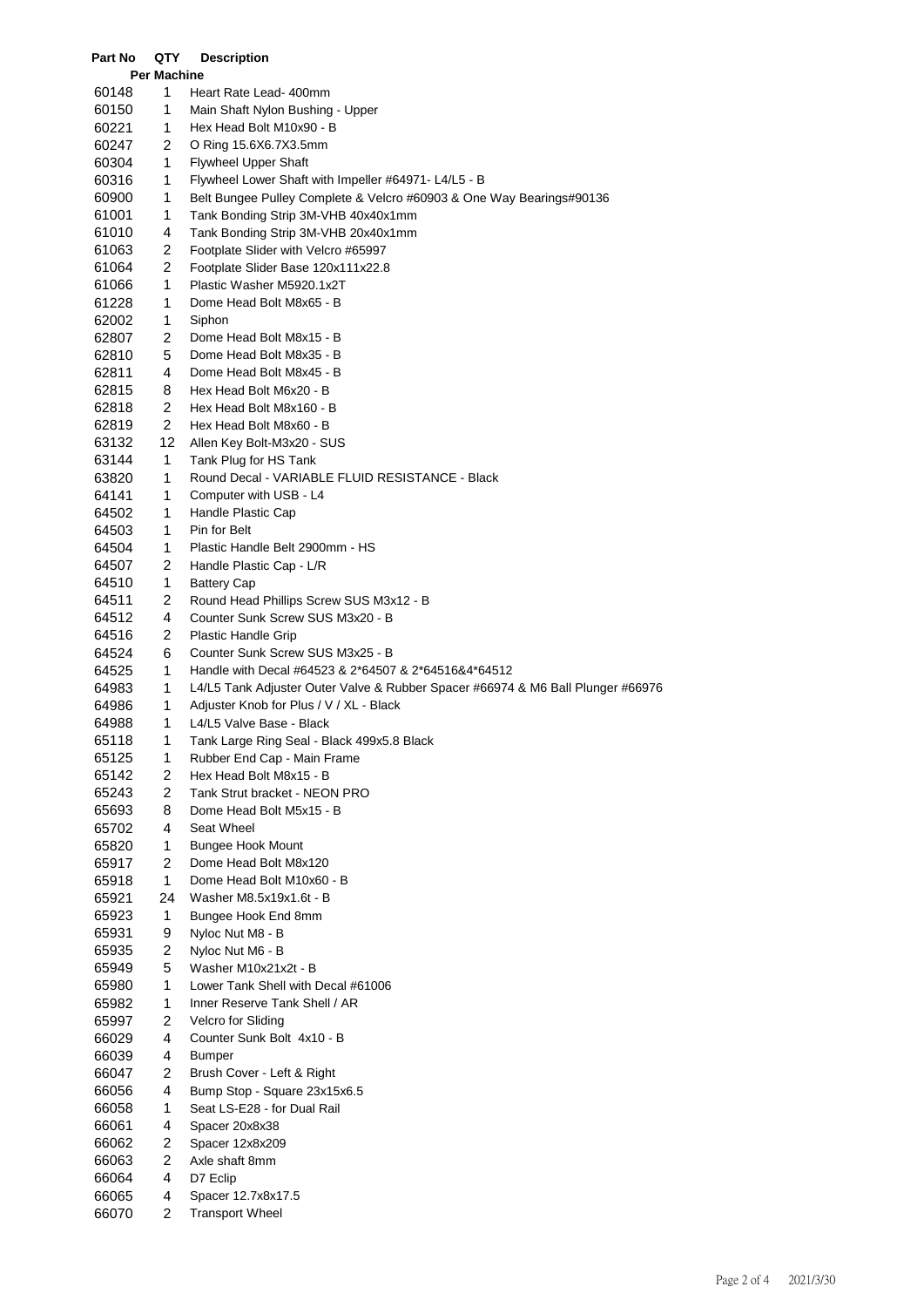## **Part No QTY Description**

| <b>Per Machine</b> |       |     |                                                                  |
|--------------------|-------|-----|------------------------------------------------------------------|
|                    | 66074 | 12. | Dome Head Screw for Wood M3x15 - B                               |
|                    | 66323 | 4   | Seat Wheel 98A                                                   |
|                    | 66924 | 1   | Bungee Rope 8mm x 2230 & Inner Clip #65922 - Apollo PRO / VIKPRO |
|                    | 66973 | 1   | <b>Rubber Seal</b>                                               |
|                    | 66989 | 1   | Shaft for Valve - L4                                             |
|                    | 66992 | 4   | Flat Tapping Screw M3x16 - SUS                                   |
|                    | 66994 | 1   | L4 Tank Adjuster Inner Valve-Black                               |
|                    | 66997 | 1   | L4 Adjuster Knob Base with Decals #66995 -Black                  |
|                    | 67981 | 1   | Upper Tank Shell - L4 Decal # 66959 & Double Lip Seal # 66972    |
|                    | 67988 | 1   | End Cap - Adjuster Knob                                          |
|                    | 70192 | 2   | Hex Head Bolt M8x130 - B                                         |
|                    | 90104 | 2   | Rubber Hook Cover 8mm x 50mm                                     |